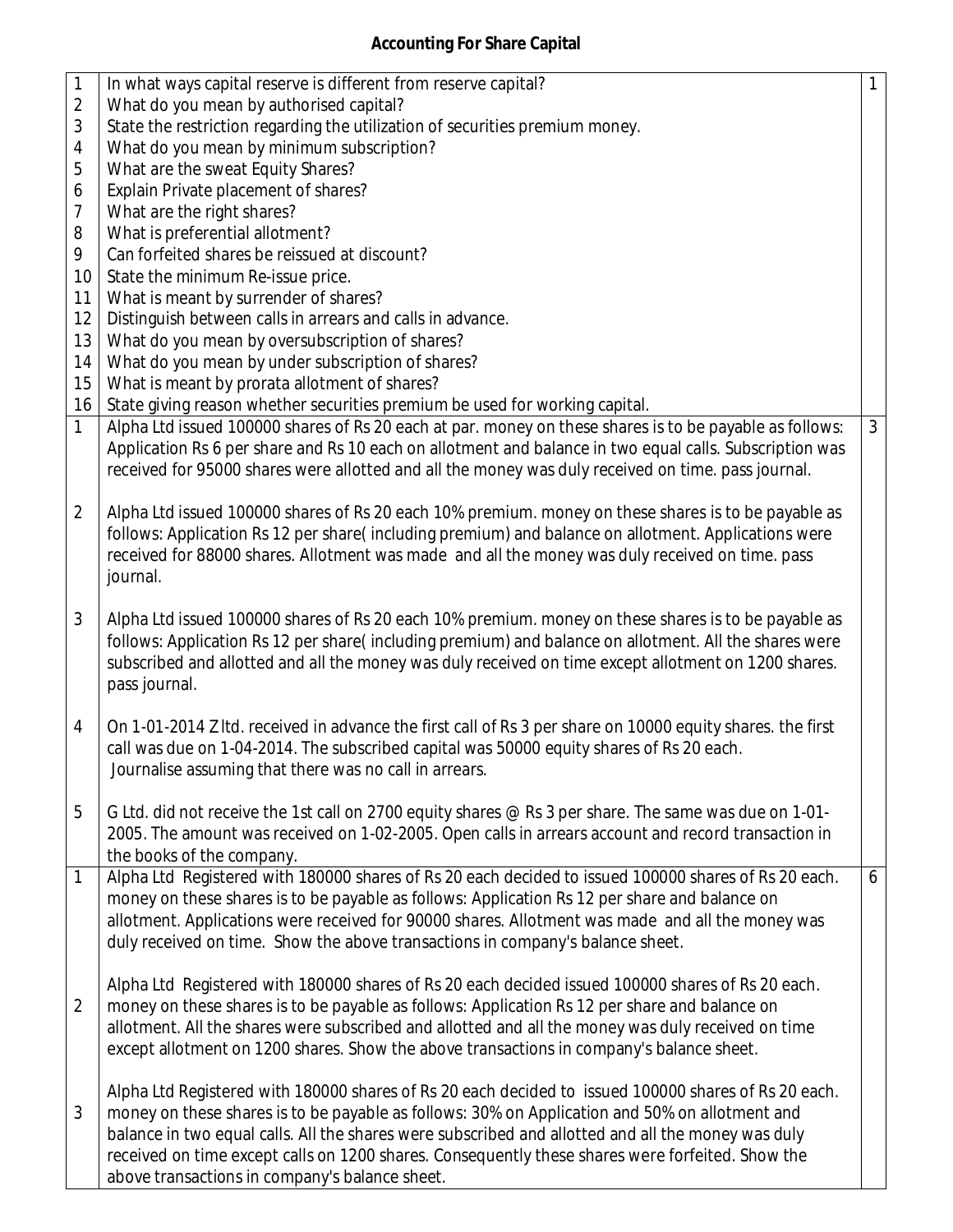| $\overline{4}$ | Alpha Ltd Registered with 180000 shares of Rs 20 each decided to issued 100000 shares of Rs 20 each.<br>money on these shares is to be payable as follows: Application Rs 6 per share and Rs 10 each on<br>allotment, final call Rs 4 each. All the shares were subscribed and allotted and all the money was duly<br>received on time except allotment and first call money on 1200 shares. these shares were forfeited and<br>were reissued Rs 18 each as fully called up. Show the above transactions in company's balance sheet. |                |
|----------------|--------------------------------------------------------------------------------------------------------------------------------------------------------------------------------------------------------------------------------------------------------------------------------------------------------------------------------------------------------------------------------------------------------------------------------------------------------------------------------------------------------------------------------------|----------------|
| 5              | Alpha Ltd Registered with 180000 shares of Rs 20 each decided to issued 100000 shares of Rs 20 each.<br>money on these shares is to be payable as follows: Application Rs 6 per share and Rs 10 each on<br>allotment and Rs 4 each on final call. All the shares were subscribed and allotted and all the money was<br>duly received except allotment and call money on 1200 shares these shares were reissued for Rs 26000<br>as fully paid up. Show the above transactions in company's balance sheet.                             |                |
| 1              | Purchased equipment for Rs 800000, payable 10% by bank draft and balance by issue of shares of Rs 20<br>each issued at 20% premium. Pass journal.                                                                                                                                                                                                                                                                                                                                                                                    | $\overline{4}$ |
| $\overline{2}$ | X Itd purchased equipment worth Rs 540000 payable by issue of shares of Rs 20 each. Pass journal.                                                                                                                                                                                                                                                                                                                                                                                                                                    |                |
| 3              | X Itd issued 40000 shares of Rs 20 each to the vendor of Machinery worth Rs 36000. Pass journal.                                                                                                                                                                                                                                                                                                                                                                                                                                     |                |
| $\overline{4}$ | Purchased equipment for Rs 1000000, payable Rs 160000 by bank draft and balance by issue of shares<br>of Rs 10 each issued at 20% premium. Pass journal.                                                                                                                                                                                                                                                                                                                                                                             |                |
| 5              | PQR limited purchase sundry assets of Rs 600000 and a liabilities of Rs 70000 of Raj traders at an<br>agreed value of Rs 550000 paid by issue of fully paid up shares of Rs 10 each at a premium of 10%. Pass<br>journal.                                                                                                                                                                                                                                                                                                            |                |
| 6              | Vikas Ltd purchased the running business from X ltd. for a agreed sum of Rs 2000000 Payable be issue of<br>fully paid up equity shares of Rs 20 each. Assets and liabilities consisting of the following:<br>Machinery Rs 2000000; Trade Receivables Rs 700000; Furniture Rs 1500000; Trade Payables Rs<br>1300000. Pass journal.                                                                                                                                                                                                    |                |
| $\overline{7}$ | Vikas Ltd issued 30000 fully paid up equity shares of Rs 10 each at par for the purchase of the following<br>Assets and liabilities of Y Itd.<br>Machinery Rs 100000; Trade Receivables Rs 200000; Furniture Rs 50000; Trade Payables Rs 150000.<br>Pass journal.                                                                                                                                                                                                                                                                    |                |
| 1              | a) FORFEIT 450 SHARES OF Rs 30 EACH ISSUED at par due to the non payment of first call of Rs 7<br>and final call of Rs 3 per share. These share were reissued @ Rs 26 per share as fully paid up.<br>b) Forfeit 450 shares of Rs 30 each (fully called up) issued at par. On these shares only application<br>money of Rs 12 per share was paid. These share were reissued @ Rs 25 per share as fully paid<br>up.                                                                                                                    | 8              |
| 2              | c) Forfeit 450 shares of Rs 30 each issued at par due to the non payment of final call of Rs 8 per<br>share. These share were reissued @ Rs 32 per share as fully paid up.<br>d) Forfeit 450 shares of Rs 30 each issued at par due to the non payment of final call of Rs 8 per<br>share. These share were reissued @ Rs 25 per share as fully paid up.                                                                                                                                                                             |                |
|                | a) Forfeit 700 shares of RS 50 each issued at 10% premium (payable with allotment). On these<br>shares final call of Rs 10 per share was not paid. These shares were later on reissued for Rs<br>33000 as fully paid up.                                                                                                                                                                                                                                                                                                             |                |
|                | b) Forfeit 400 shares of Rs 30 each issued at 10% premium(fully called up). On these shares only<br>application money of Rs 10 each including premium was paid. These shares were reissued $@$ Rs                                                                                                                                                                                                                                                                                                                                    |                |
|                | 26 each as fully paid up.<br>Forfeit 400 shares of Rs 30 each issued at 10% premium (fully called up). On these shares only<br>$\mathsf{C}$<br>application money of Rs 10 each including premium was paid. These shares were reissued @ Rs<br>32 each as fully paid up.                                                                                                                                                                                                                                                              |                |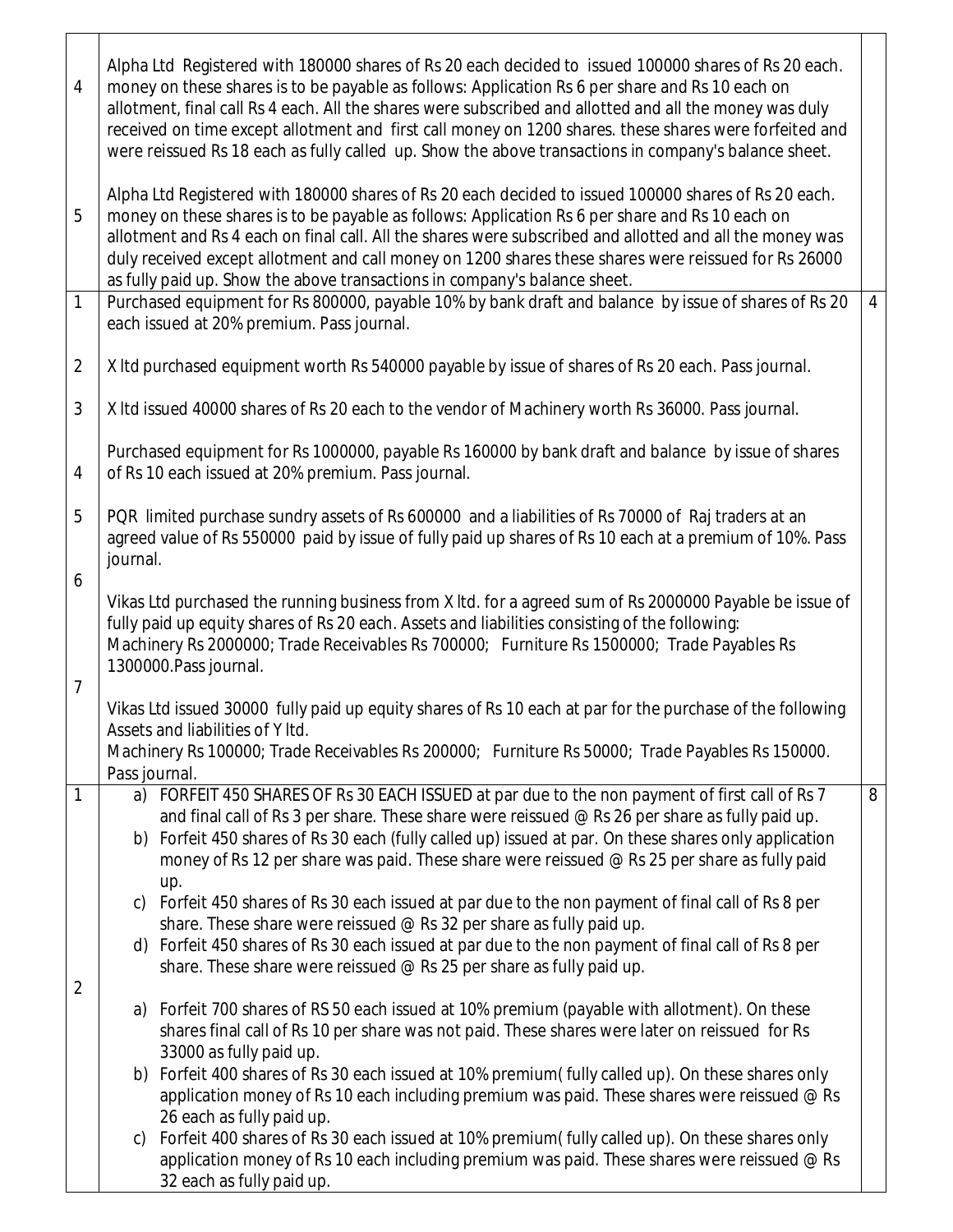|                | d) Forfeit 400 shares of RS 20 each issued at 20% premium (payable with allotment). On these<br>shares final call of Rs 5 per share was not paid. These shares were later on reissued for Rs 7500                                                                                                                                                                                                                                                                                                                                                                                                                                                                                                                                                                                                                                                        |   |
|----------------|----------------------------------------------------------------------------------------------------------------------------------------------------------------------------------------------------------------------------------------------------------------------------------------------------------------------------------------------------------------------------------------------------------------------------------------------------------------------------------------------------------------------------------------------------------------------------------------------------------------------------------------------------------------------------------------------------------------------------------------------------------------------------------------------------------------------------------------------------------|---|
|                | as fully paid up.<br>Forfeit 1000 shares of Rs 10 each issued at a premium of Rs 2 per share to Mohan on which only<br>e)<br>application of Rs 4 per share including premium was paid where as allotment of RS 8 each was<br>not paid. These shares were reissued to sham for Rs 9000 as fully paid up.                                                                                                                                                                                                                                                                                                                                                                                                                                                                                                                                                  |   |
| 3              | a) X Ltd. forfeited 200 shares of Rs.100 each, Rs.70 called up, on which the shareholders had paid<br>application and allotment money of Rs.50 per share. Out of these, 150 shares were re-issued to<br>Naresh as Rs.70 paid up for Rs 80 per share.                                                                                                                                                                                                                                                                                                                                                                                                                                                                                                                                                                                                     |   |
|                | b) Y Ltd. forfeited 180 shares of Rs 10 each, Rs 8 called up, issued at a premium of Rs2 per share to<br>R for non-payment of allotment money of Rs 5 per share (including premium). Out of these, 160<br>shares were re-issued to Sanjay as Rs8 called up for Rs10 per share fully paid up.<br>c) Z Ltd. forfeited 130 shares of Rs 100 each for non-payment of first and final call money of Rs 30                                                                                                                                                                                                                                                                                                                                                                                                                                                     |   |
|                | per share. Out of these, 100 shares were re-issued at Rs 30 per share fully paid up.                                                                                                                                                                                                                                                                                                                                                                                                                                                                                                                                                                                                                                                                                                                                                                     |   |
| 1              | XYZ limited invited application for 80000 equity shares of Rs 50 each issued at 20 % premium payable as<br>follows: Application Rs 16 per share (including premium of Rs 6 per share); Allotment Rs 20 per share<br>(including premium of Rs 4 per share); 1 <sup>st</sup> call Rs 10 per share and balance whenever required.<br>Applications were received for 120000 shares. Shares were allotted on pro-rata basis to the applicants<br>of 100000 shares.<br>X to who applied for 6000 shares were allotted was failed to pay the allotment and calls hence his<br>shares were forfeited and were reissued @ Rs54 per share as fully paid up.<br>0R                                                                                                                                                                                                  | 8 |
| $\overline{2}$ | Sara limited invited application for 50000 equity shares of Rs 20 each issued $@$ Rs 24 each payable as<br>follows: Application Rs 8 per share (including premium of Rs 2per share)<br>Allotment Rs 6 per share (including premium of Rs 2 per share)<br>First call Rs 4 per share. And balance whenever required.<br>Applications were received for 92000 shares and the allotment was made to the applicants of 80000<br>shares on the following basis:<br>A. Applicants for 40000 shares were allotted 30000 shares and<br>B. Applicants for 40000 shares were allotted 20000 shares.<br>X who belonged to (A) category and was applied for 2000 shares was failed to pay the allotment money<br>and $1st$ call therefore his shares were forfeited. Y who belonged to (B) category and was allotted 800<br>shares failed to pay calls. Pass journal. |   |
| 3              | Tara limited invited application for 100000 equity shares of Rs 10 each issued at 20 % premium payable<br>as follows:<br>Application Rs 4 per share (including premium)<br>Allotment Rs 6 per share<br>Final call Rs 2 per share.<br>Applications were received for 130000 shares. directors decided to make prorata allotment to the<br>applicants of 120000 shares remaining applications were rejected<br>X who hold 4000 shares was failed to pay allotment and call money. Their shares were forfeited and<br>reissued @ Rs 8.50 per share as fully paid up. Pass journal.                                                                                                                                                                                                                                                                          |   |
| 4              | XItd. issued 50000 shares of Rs 10 each at a premium of Rs 2 per share payable as Rs 3 on application, Rs<br>5 including premium on allotment and the balance in two equal calls. Applications were received for<br>92000 shares and allotment was done as under:<br>A. Applicants of 40000 shares-Allotted 30000 shares.<br>B. Applicants of 40000 shares- Allotted 20000 shares.<br>C. Applicants of 12000 shares-Nil.<br>Suresh who applied for 2000 shares (category A) did not pay any money other than application money<br>his shares were forfeited after first call, whereas Chander who was allotted 800 shares (category B) paid                                                                                                                                                                                                              |   |
|                | the call money due along with allotment. Pass journal.                                                                                                                                                                                                                                                                                                                                                                                                                                                                                                                                                                                                                                                                                                                                                                                                   |   |